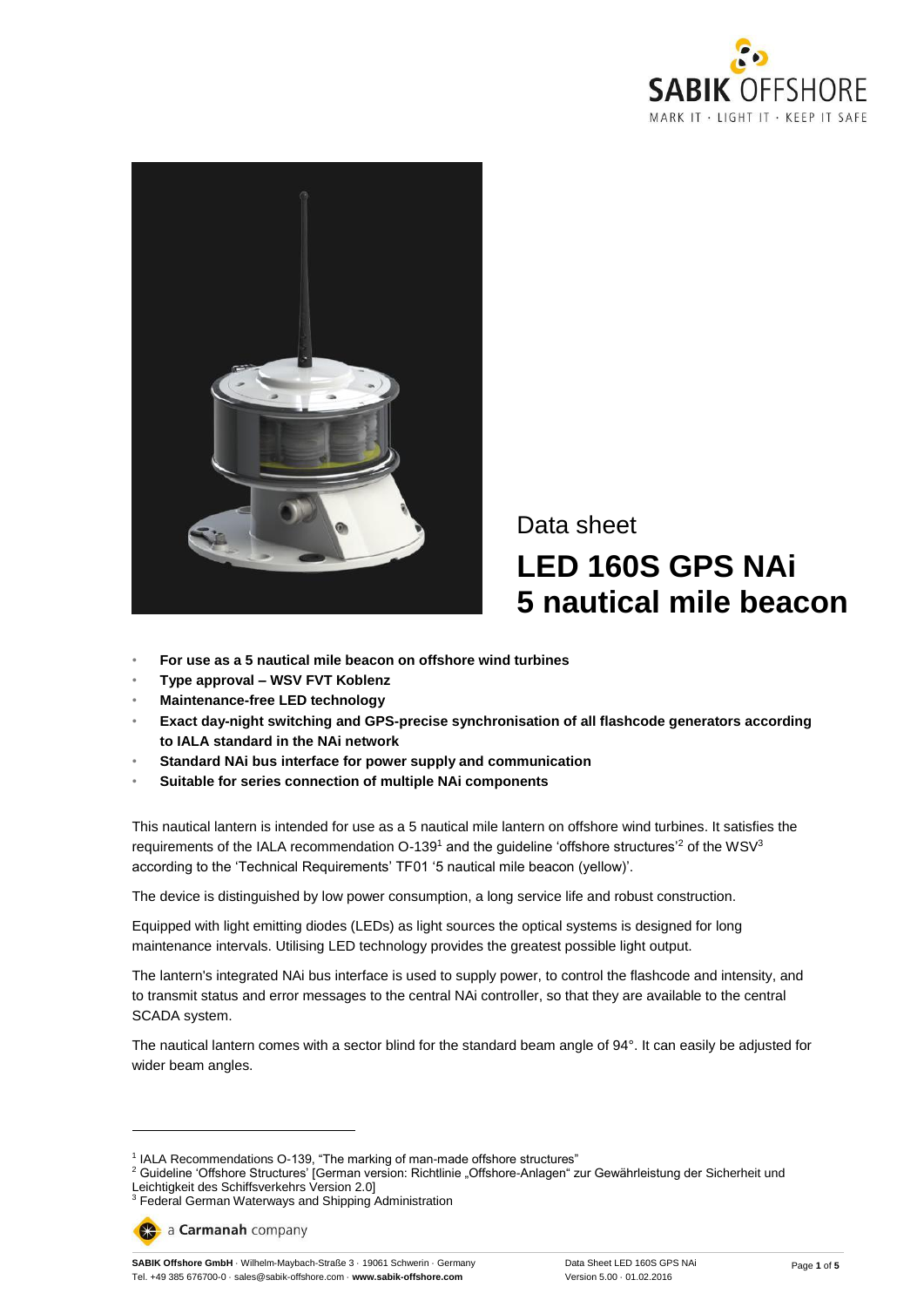

The integrated GPS module provides day-night information and synchronisation pulses for the flashcodes in the network of a structure marking system, based on a very precise GPS/GLONASS time base and an integrated ambient light sensor.

The day-night switching occurs depending

- on the ambient brightness **and**
- the current date in conjunction with the Cuxhaven calendar (North Sea or Baltic Sea) **or**
- the geographic position of the device according to the astronomical clock.

The exact flashcode synchronisation of the connected navigation light components is guaranteed even in the event of a weak or absent GPS/GLONASS signal over a time period of at least 2 hours.

# **Technical Data**



| Diameter optics (with             | $183 \text{ mm}$ |
|-----------------------------------|------------------|
| Diameter mounting foot            | 230 mm           |
| <b>Height without bird spikes</b> | 178 mm           |
| Weight incl. mounting foot:       | $2.56$ kg        |

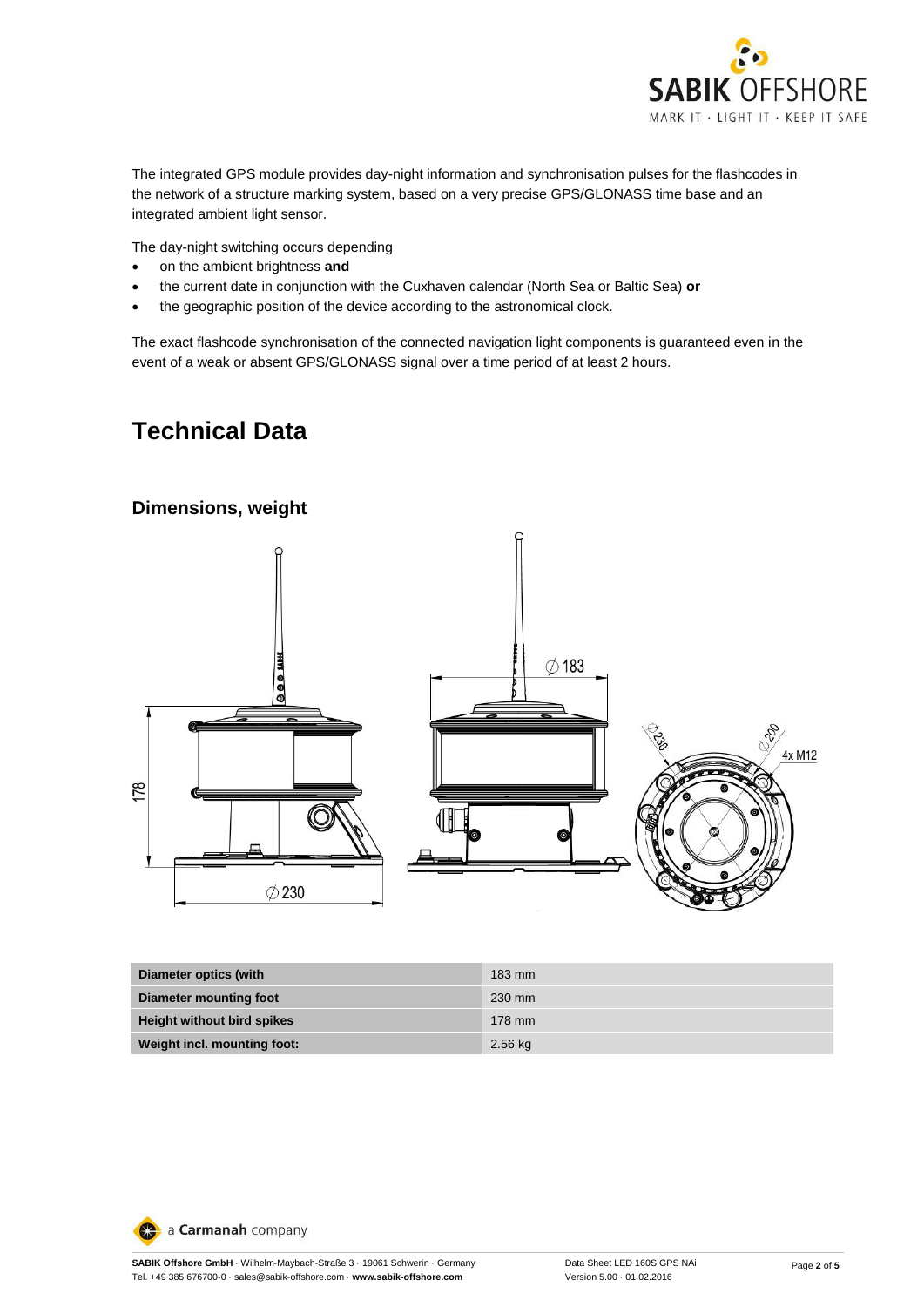

#### **Electrical connection**



| <b>Electrical connection</b>                             | Spring terminal block, max. 2.5 mm <sup>2</sup> |
|----------------------------------------------------------|-------------------------------------------------|
| <b>Operating voltage V<sub>IN</sub></b>                  | 9 to 36 V DC                                    |
| Power consumption ( $V_{IN}$ = 24 V DC - max. intensity) | max. 2.2 W                                      |

### **Optical system**

| Light colour                                     | Yellow                        |
|--------------------------------------------------|-------------------------------|
| Maximum light intensity (along the optical axis) | approx. 140 cd                |
| <b>Beam angle (vertical)</b>                     | $8^\circ$ (FWHM) <sup>4</sup> |

#### **Environmental conditions**

| <b>Regulations</b>                                     | IEC 60945, device type 'exposed' |
|--------------------------------------------------------|----------------------------------|
| Ambient temperature (operation)                        | $-40$ to 55 °C                   |
| Ambient temperature (storage / transport)              | -40 to 70 $^{\circ}$ C           |
| Humidity (operation / storage / transport)             | max, 95 % acc, to IEC 60945      |
| Atmospheric pressure (operation / storage / transport) | 80 kPa to 108 kPa                |
| Degree of protection (acc. to IEC 60529)               | <b>IP67</b>                      |
| <b>Protection class</b>                                | Class III                        |

#### **Mechanical requirements**

| Vibration testing sinusoidal vibrations<br>acc. to IEC 60945 |
|--------------------------------------------------------------|
|--------------------------------------------------------------|

## **Reliability**

-

| <b>MTBF Electronics</b>     | 1027000 h |
|-----------------------------|-----------|
| <b>Minimum LED Lifetime</b> | 100000h   |

a Carmanah company

**SABIK Offshore GmbH** · Wilhelm-Maybach-Straße 3 · 19061 Schwerin · Germany Tel. +49 385 676700-0 · sales@sabik-offshore.com · **www.sabik-offshore.com**

<sup>4</sup> Specification of the half-value angle: Full width at half maximum (FWHM)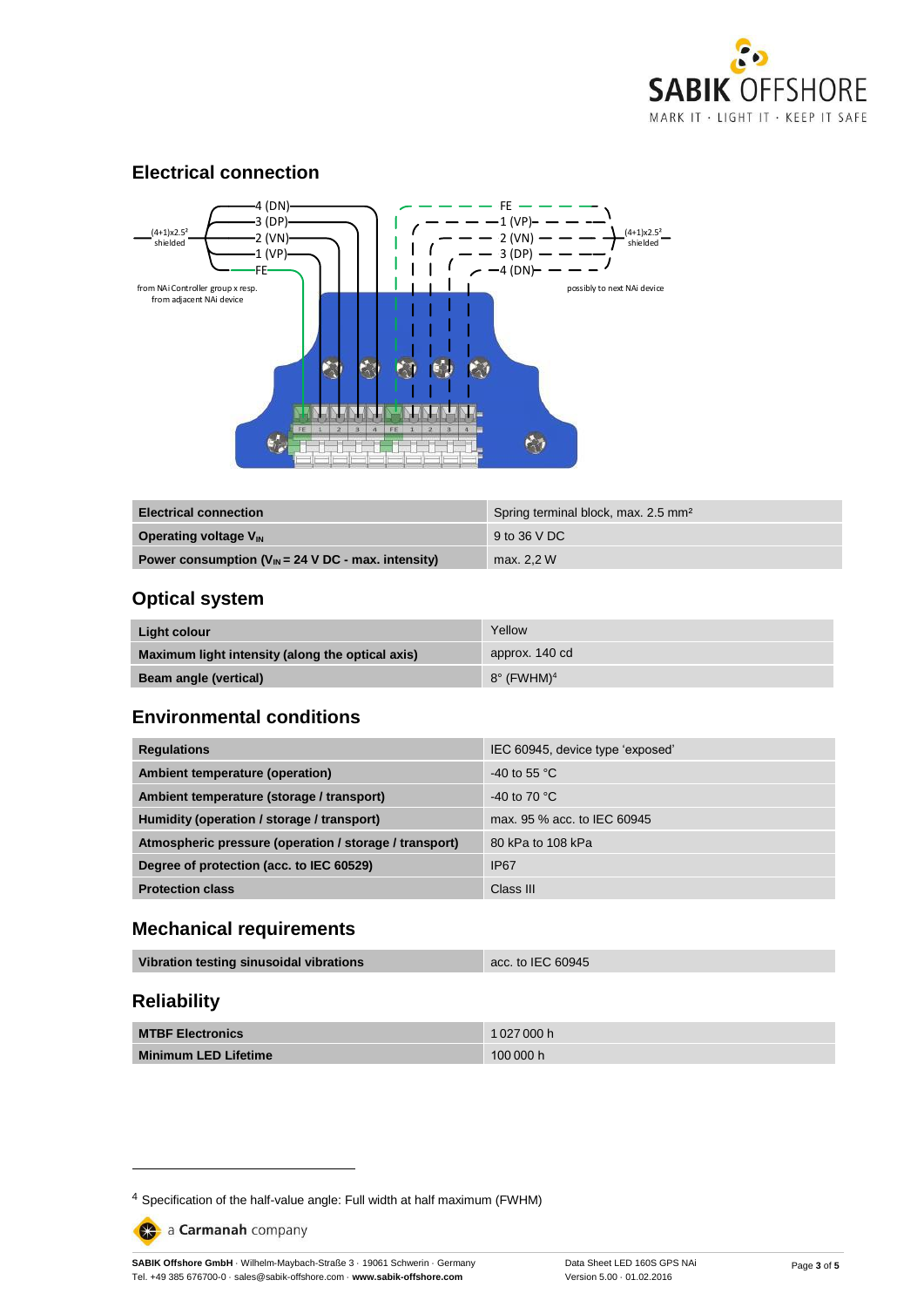

| <b>EMC requirements</b>                                                                                                                 |                               | <b>Applied Standard</b>       | Test standard/test criteria        |  |
|-----------------------------------------------------------------------------------------------------------------------------------------|-------------------------------|-------------------------------|------------------------------------|--|
| <b>Emission</b>                                                                                                                         | <b>Radiated emission</b>      | EN 60945:2002                 | IEC/CISPR 16-2-3:2010              |  |
|                                                                                                                                         |                               |                               | Antenna distance 3 m               |  |
| Interference                                                                                                                            | Electrostatic discharge (ESD) | EN 60945:2002                 | IEC 61000-4-2:2008                 |  |
| immunity                                                                                                                                |                               |                               | Criterion B                        |  |
|                                                                                                                                         |                               |                               | 8 kV air discharge                 |  |
|                                                                                                                                         |                               |                               | 6 kV contact discharge             |  |
| <b>Electromagnetic fields</b>                                                                                                           |                               | EN 60945:2002                 | IEC 61000-4-3:2010                 |  |
|                                                                                                                                         |                               | Criterion A                   |                                    |  |
|                                                                                                                                         |                               | Field strength 10 V/m         |                                    |  |
| <b>Fast transients (burst)</b><br>High energy transients (surge)<br><b>Conducted disturbances,</b><br>induced by radio-frequency fields | EN 60945:2002                 | IEC 61000-4-4:2012            |                                    |  |
|                                                                                                                                         |                               | Criterion B                   |                                    |  |
|                                                                                                                                         |                               |                               | On NAi bus lines (VP, VN, DP, DN): |  |
|                                                                                                                                         |                               | Test voltage 1 kV             |                                    |  |
|                                                                                                                                         | EN 61000-6-2:2005             | IEC 61000-4-5:2005            |                                    |  |
|                                                                                                                                         |                               | 1 kV on NAi bus line (shield) |                                    |  |
|                                                                                                                                         | EN 60945:2002                 | IEC 61000-4-6:2008            |                                    |  |
|                                                                                                                                         |                               | Criterion A                   |                                    |  |
|                                                                                                                                         |                               | All lines:                    |                                    |  |
|                                                                                                                                         |                               |                               | Test voltage 10 V                  |  |

## **EMC compliance**

# **Components**



- 1. Device head with optics and GPS module
- 2. Bird spike
- 3. Sector blind
- 4. Indicator LED, light sensor
- 5. Rating plate
- 6. Second cable gland M20 or blanking plug
- 7. Housing cover for socket with spring terminal block
- 8. Cable gland M20
- 9. Earthing connection
- 10. Device foot with integrated socket and third cable gland M20 or blanking plug on the bottom side

**Note:** All housing components including the cable glands satisfy the IP67 degree of protection requirements according to IEC 60529. During connection and assembly, ensure that no moisture or dirt penetrates into the open socket.

| <b>EMC cable gland</b> <sup>1)</sup> | Size             | for cable diameter | Key width |
|--------------------------------------|------------------|--------------------|-----------|
|                                      | $M20 \times 1.5$ | 7.5-14.0 mm        | 24 mm     |

1) Typ: HELUTOP<sup>®</sup> MS-EP4